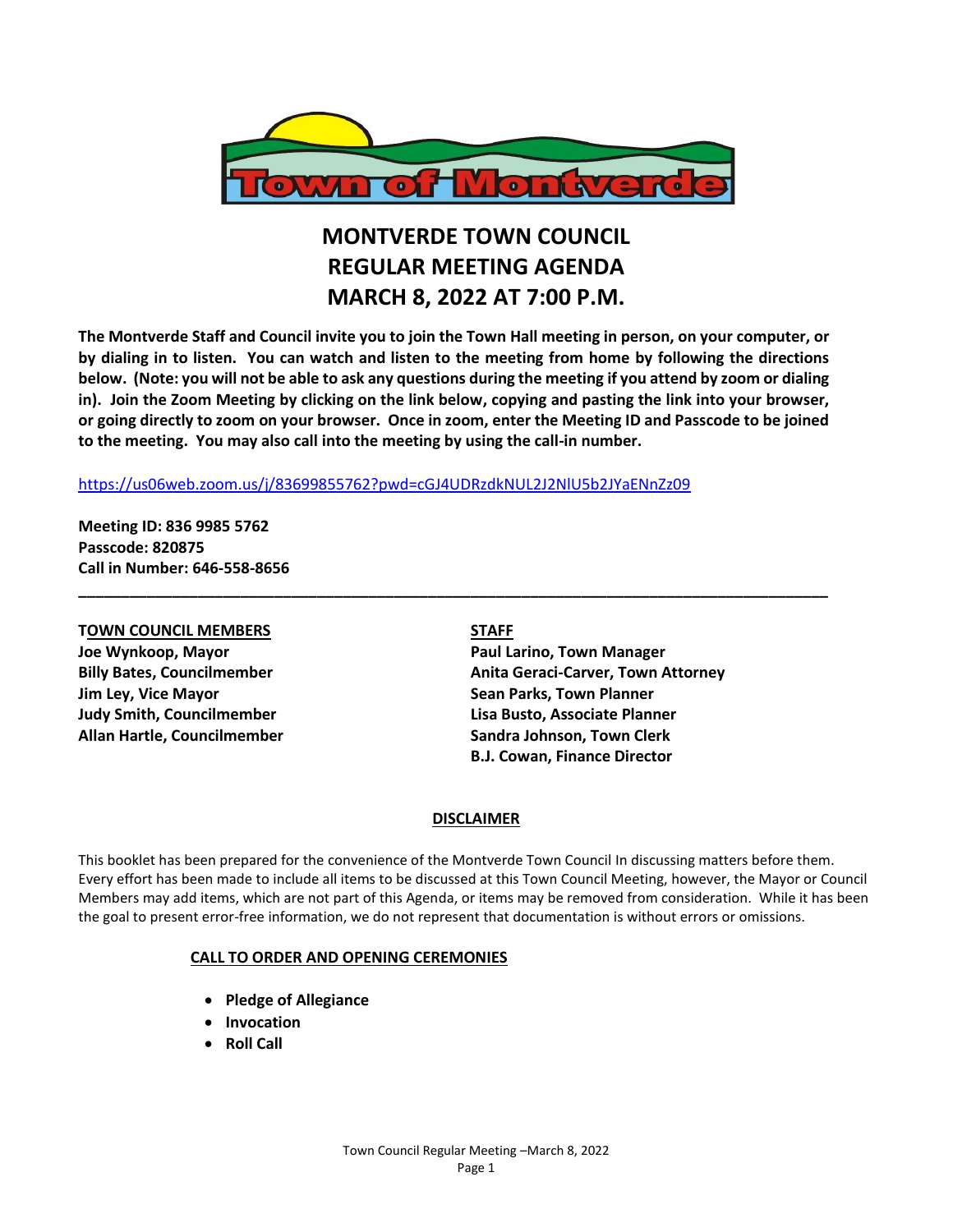#### **I. PRESENTATION AND ADMINISTRATIVE MATTERS**

- **1.** Appointment of Members for Committees:
	- **a.** Visioning Committee
	- **b.** Public Safety Committee
- **2.** Proclamation naming April as Water Conservation Month.

#### **II. MINUTES APPROVAL**

- **1.** Minutes of the Town Council Regular Meeting held February 8, 2022
- **2.** Minutes of the Town Council Special Meeting held February 15, 2022
- **3.** Minutes of the Town Council Special Meeting held February 17, 2022

#### **III. CITIZENS QUESTION/COMMENT PERIOD**

**1.** The Town Council invites the public to come forward with questions, comments, and concerns. Action will not be taken by the Council at this meeting, but questions may be answered by Staff or issues may be referred for appropriate Staff action. If further action is necessary, the item may be placed on a future agenda for further review and consideration.

NOTE: Public Comment will not be taken under Citizens Questions/Comment Period for matters listed on this agenda. Public Comment on such items will be taken once the agenda item is before the Council for consideration.

#### **IV. DEPARTMENT & COMMITTEE REPORTS**

- **1.** Town Manager Larino's Report.
- **2.** Town Attorney Geraci-Carver Report.
- **3.** Town Planner Parks Report.
- **4.** Lake County Commission Report.
- **5.** Fire Department Report.
- **6.** Committee Reports.
- **7.** Town Council Reports.
- **8.** Mayor Wynkoop Report.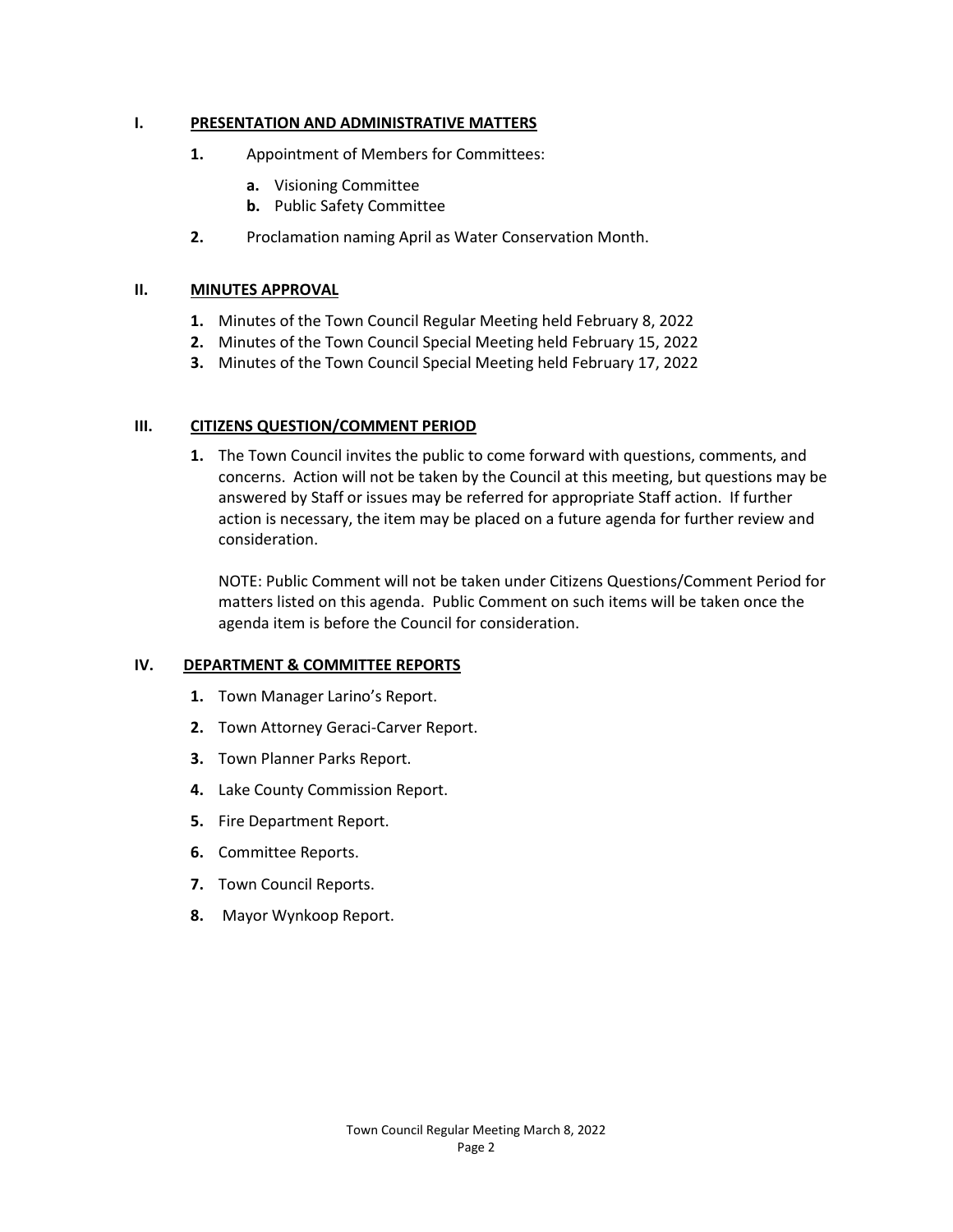**9.** January Finance Report

| <b>Beginning Bank Balance</b> | \$2,799,330.72 |
|-------------------------------|----------------|
| Revenues                      | 427,024.27     |
| Expenditures                  | \$273,618.61   |
| <b>Ending Balance</b>         | \$2,952,736.38 |
| <b>Grant Clearing Account</b> | \$4,427,024.41 |
| <b>Total Bank Balance</b>     | \$7,257,653.05 |

### **V. PUBLIC HEARINGS, ORDINANCES AND RESOLUTIONS**

- **1. Public Hearing Ordinance 2022-01** An Ordinance of the Town of Montverde, Florida, amending design standard regulations in Chapter 4 of the land development code of the Town of Montverde requiring construction of a sidewalk for all new home construction; providing for codification and severability; providing for the repeal of ordinances in conflict herewith; and providing for an effective date.
- **2. Public Hearing Ordinance 2022-02** An Ordinance of the Town of Montverde, Florida, amending regulations in Chapter 24 of the Town of Montverde code of ordinances relating to parking in residential and commercial districts within the Town of Montverde; providing for codification and severability; providing for the repeal of ordinances in conflict herewith; and providing for an effective date.
- **3. Public Hearing Ordinance 2022-03** An Ordinance of the Town of Montverde, Florida, amending Chapter 2 of the Montverde land development assigning duties of the local planning agency to the planning and zoning board; specifying duties; providing for severability; providing for conflict; providing for codification; and providing for effective date.
- **4. Second Reading Ordinance 2022-04** An Ordinance of the Town Council of the Town of Montverde granting a non-exclusive franchise to Lake Apopka Natural Gas District for a ten-year period; approving the natural gas distribution franchise agreement between the Town of Montverde and Lake Apopka Natural Gas District; providing for conflicts and severability; setting an effective date.
- **5. Resolution 2022-05 (Tabled from 2/8/22)** A Resolution of the Town Council of the Town of Montverde, Florida authorizing the use of American Rescue Plan Act Funds for construction of a new Library in the Town of Montverde; making findings; providing for an effective date.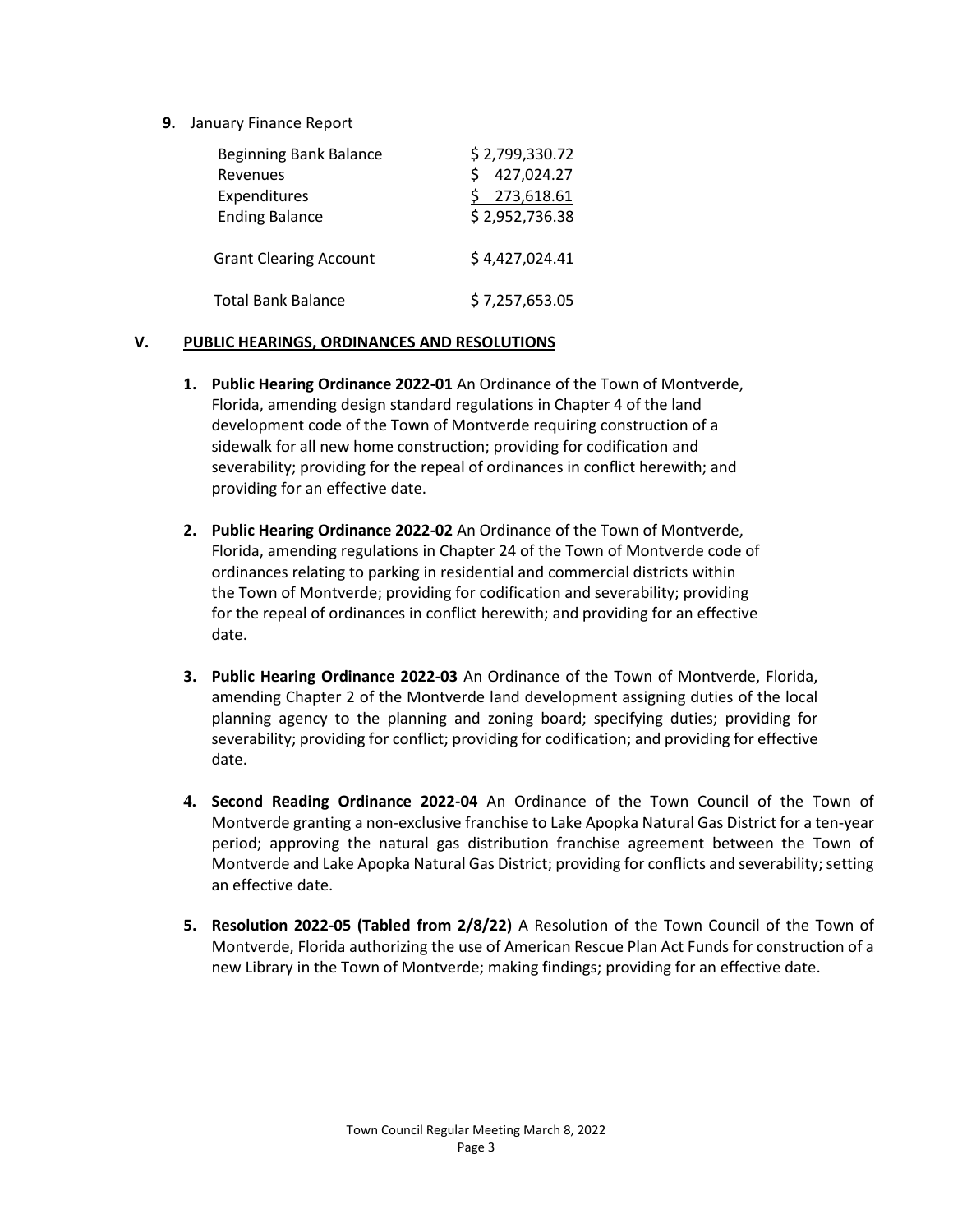- **6. Resolution 2022-06** A Resolution of the Town Council of the Town of Montverde, Florida, declaring 2.65+/- acres of real property located on the Stecher property as surplus property; approving conveyance of the real property to Lake County, Florida for the appraised value; authorizing the town manager to dispose of said real property; authorizing the town manager, mayor and town clerk to execute any necessary documents to carry out the intent of this resolution; providing for an effective date.
- **7. Resolution 2022-07** A Resolution of the Town of Montverde, County of Lake, State of Florida, adopting the Town of Montverde 5-year capital improvement program; providing for an effective date.
- **8. Resolution 2022-08** A Resolution of the Town Council of the Town of Montverde, Florida, approving the consultant services agreement between the Town of Montverde and Woodard & Curran, Inc. issued pursuant to RFQ 2021-02 for professional engineering and design services for potable water utility; authorizing the town manager to execute the agreement; providing for an effective date.
- **9. Resolution 2022-09** A Resolution of the Town Council of the Town of Montverde, Florida, approving the consultant services agreement between the Town of Montverde and Woodard & Curran, Inc. issued pursuant to RFQ 2021-01 for professional engineering and design services for a storm and sanitary sewer utility; authorizing the town manager to execute the agreement; providing for an effective date.
- **10. Resolution 2022-10** A Resolution of the Town Council of the Town of Montverde, Florida, approving AIA Document B101-2017 standard form of agreement between the Owner and Architect, Gatorsktch Corporation; authorizing the town manager to execute the agreement; providing for an effective date.

#### **VI. DISCUSSION AND ACTION ITEMS**

- **1.** Discussion on SRF Funds for wastewater master planning and utilizing ARPA funds for the wastewater master planning.
- **2.** Review of current grant funding and impact fees available to the Town of Montverde for Capital Projects.
- **3.** Approval of Task 1, Wastewater Authorizing the use of ARPA and SRLF funds (when available) in the amount \$250,000 for a planning study and instructing the Town Manager to increase the budget expenditures through a future budget amendment.
- **4.** Approval of Task 1, Stormwater Quality Improvements Authorizing the use of DEP funds and general funds in the amount of \$216,000 for engineering and instructing the Town Manager to increase the budget expenditures through a future budget amendment.
- **5.** Approval of Task 1, Library Authorizing the use of Lake County Grant Impact Fees in the amount \$130,910 for library architectural services and instructing the Town Manager to increase the budget expenditures through a future budget amendment.
- **6.** Discussion on renaming County Road 455.
- **7.** Discussion regarding Waste Pro's fee increase request.
- **8.** Discussion on the Town Manager attending the Florida City and County Managers. association annual training conference.